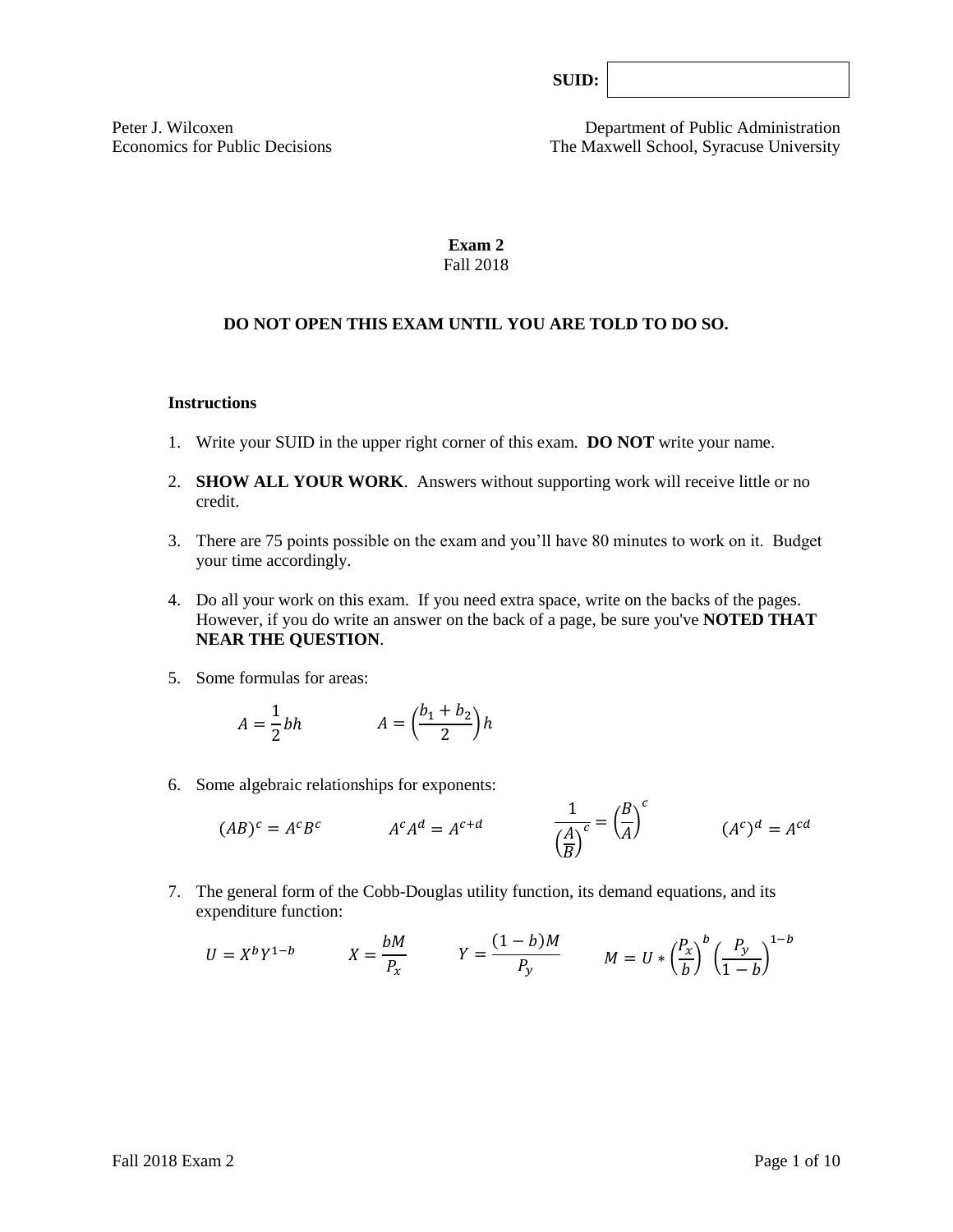# **Question 1 (15 points)**

A number of US political figures have recently called for price controls on prescription drugs. Price controls would have two kinds of effects: (1) immediate impacts on the markets for existing drugs, and (2) long term impacts on drug development. This question focuses on the immediate impacts; we'll talk about the long term issue later in the semester.

Suppose that the market for a particular drug is initially in equilibrium with  $P = $200$  per prescription and  $Q = 1M$  (one million) prescriptions. The government is considering policy that would limit the price to \$100. The demand and supply are both very inelastic (typical of drug markets): the elasticity of demand is -0.2 and the elasticity of supply is 0.1.

(a) Please determine:  $\Box$  the new quantity of prescriptions under the policy;  $\Box$  the changes in CS and PS; and  $\Box$  the DWL the policy would create. Finally, briefly discuss the size of the transfer caused by the policy relative to the DWL; why does it turn out that way?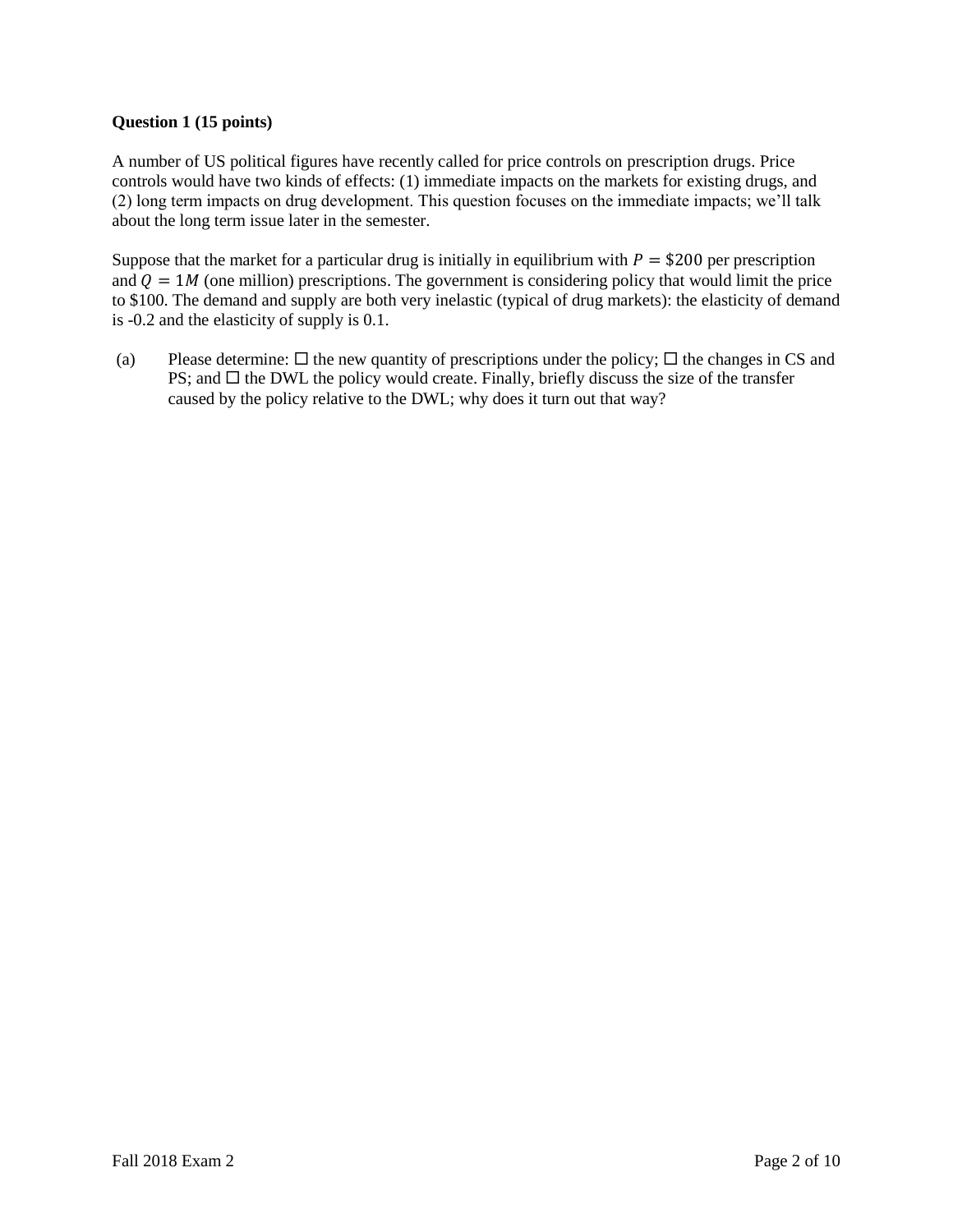#### **Question 2 (5 points)**

A household has the utility function and demand equations shown below. Please derive its expenditure function. Be sure to show the steps, not just the final result. Then calculate the amount of income the household would need to get a utility of 400 when  $P_x = 10$  and  $P_y = 15$ .

| $U = (X^{0.5} + Y^{0.5})^2$ | $P_v * M$<br>$P_{x}(P_{x}+P_{y})$ | $P_r * M$<br>$P_{y}(P_{x}+P_{y})$ |
|-----------------------------|-----------------------------------|-----------------------------------|
|-----------------------------|-----------------------------------|-----------------------------------|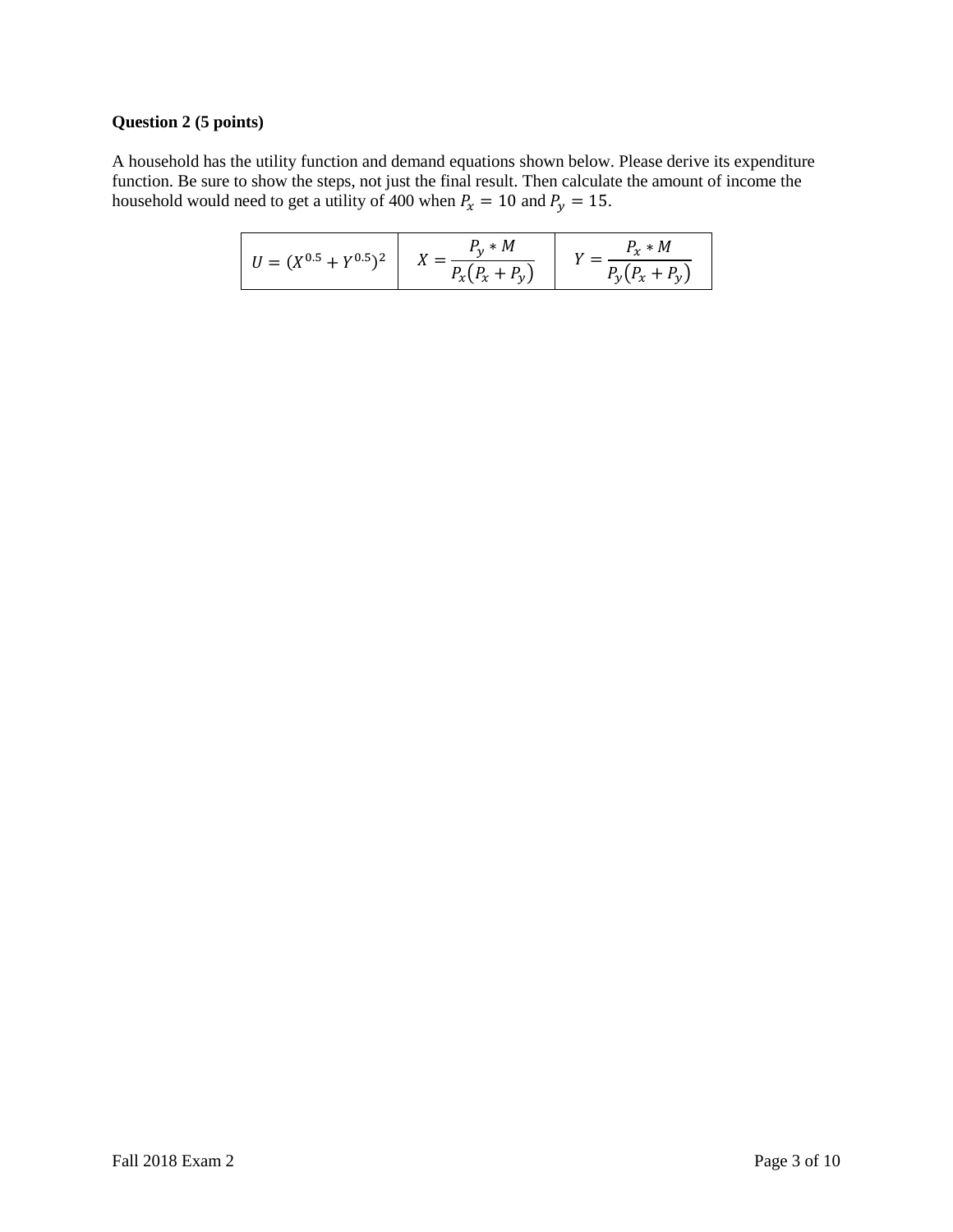# **Question 3 (10 points)**

One of the households in the table to the right has Cobb-Douglas preferences. In the remainder of the exam, this will be referred to as the CD household.

(a) Please:  $\Box$  determine which one is the CD household and calculate its value of  $b$ ;  $\square$ 

| HH            | Year | Income | Px | $P_{V}$ | $\mathbf X$ | Y   |
|---------------|------|--------|----|---------|-------------|-----|
|               | 2017 | 4400   | 10 | 12      | 380         | 50  |
| A             | 2018 | 3800   | 12 | 10      | 300         | 20  |
| B             | 2017 | 1890   | 10 | 12      | 135         | 45  |
|               | 2018 | 2300   | 12 | 10      | 150         | 50  |
| $\mathcal{C}$ | 2017 | 3300   | 10 | 12      | 180         | 125 |
|               | 2018 | 3960   | 12 | 10      | 150         | 216 |
| D             | 2017 | 2400   | 10 | 12      | 180         | 50  |
|               | 2018 | 2000   | 12 | 10      | 125         | 50  |

draw a diagram illustrating the CD household's 2018 equilibrium. Please note that information about the key functions associated with CD preferences is given on the cover of the exam.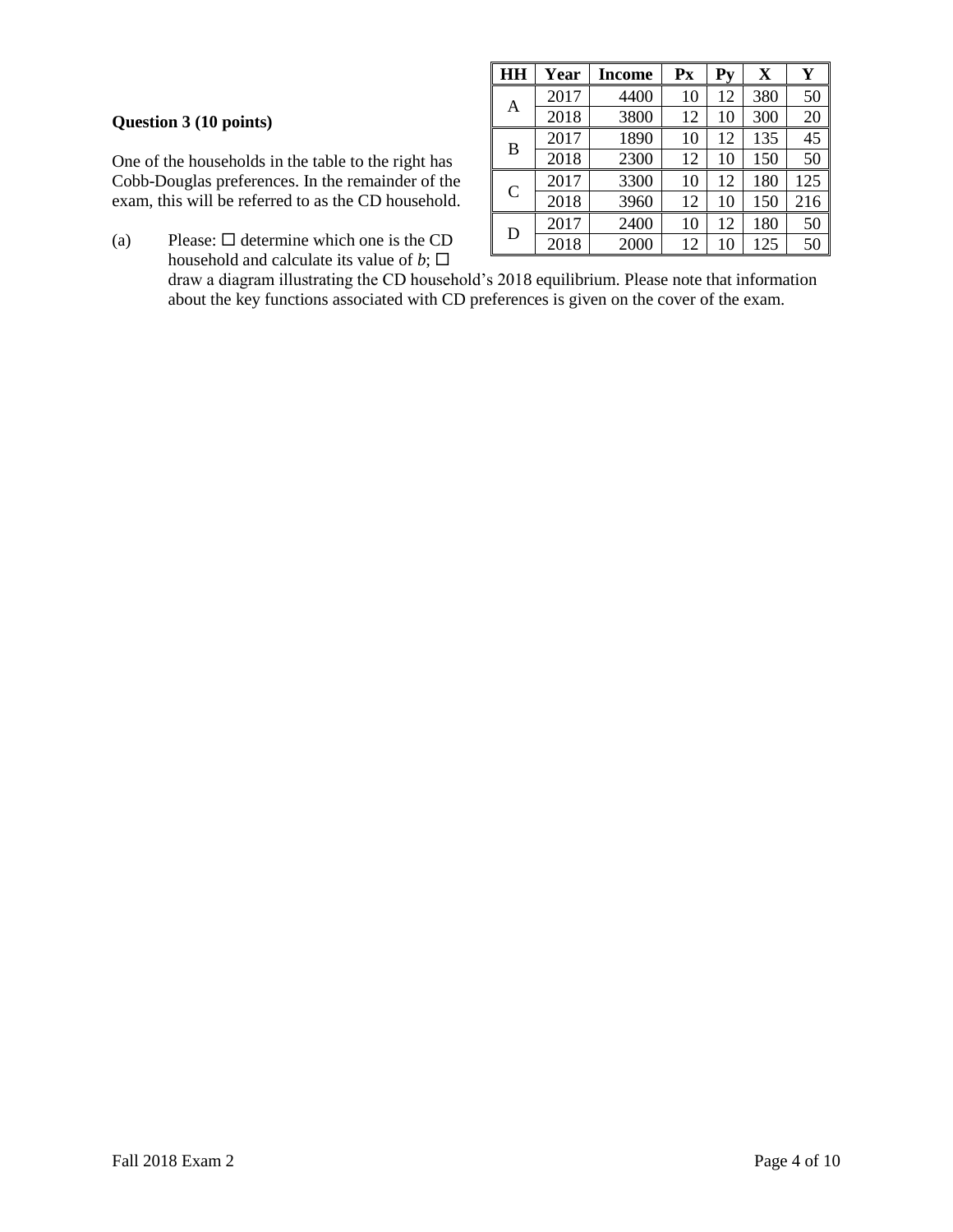# **Question 3, continued**

| HH | Year | <b>Income</b> | Px | Pv |     |     |
|----|------|---------------|----|----|-----|-----|
|    | 2018 | 3800          |    |    | 300 |     |
| В  | 2018 | 2300          | 12 | 10 | 150 | 50  |
| ⊂  | 2018 | 3960          | 12 | 10 | 150 | 216 |
| D  | 2018 | 2000          | 12 |    | 125 |     |

Now suppose that in 2018 the government wants to revise the tax system. It wants to shift the CD

household's consumption toward X and away from Y by imposing a \$2 subsidy on X and a \$2 tax on Y. In addition, an analyst has recommended that the government impose a \$200 lump sum income tax on the household to make the policy close to revenue-neutral (zero impact on the budget). You may assume the supplies of X and Y are perfectly elastic so  $P_x$  would fall to \$10 and  $P_y$  would rise to \$12. For convenience, the data for 2018 are repeated above.

(b) Please calculate:  $\Box$  the new values of X and Y under the policy;  $\Box$  the overall effect on the government's budget, and indicate whether the policy is close to being revenue neutral;  $\Box$  the CV, and indicate whether the household is better or worse off; and  $\Box$  the net impact of the policy on social surplus.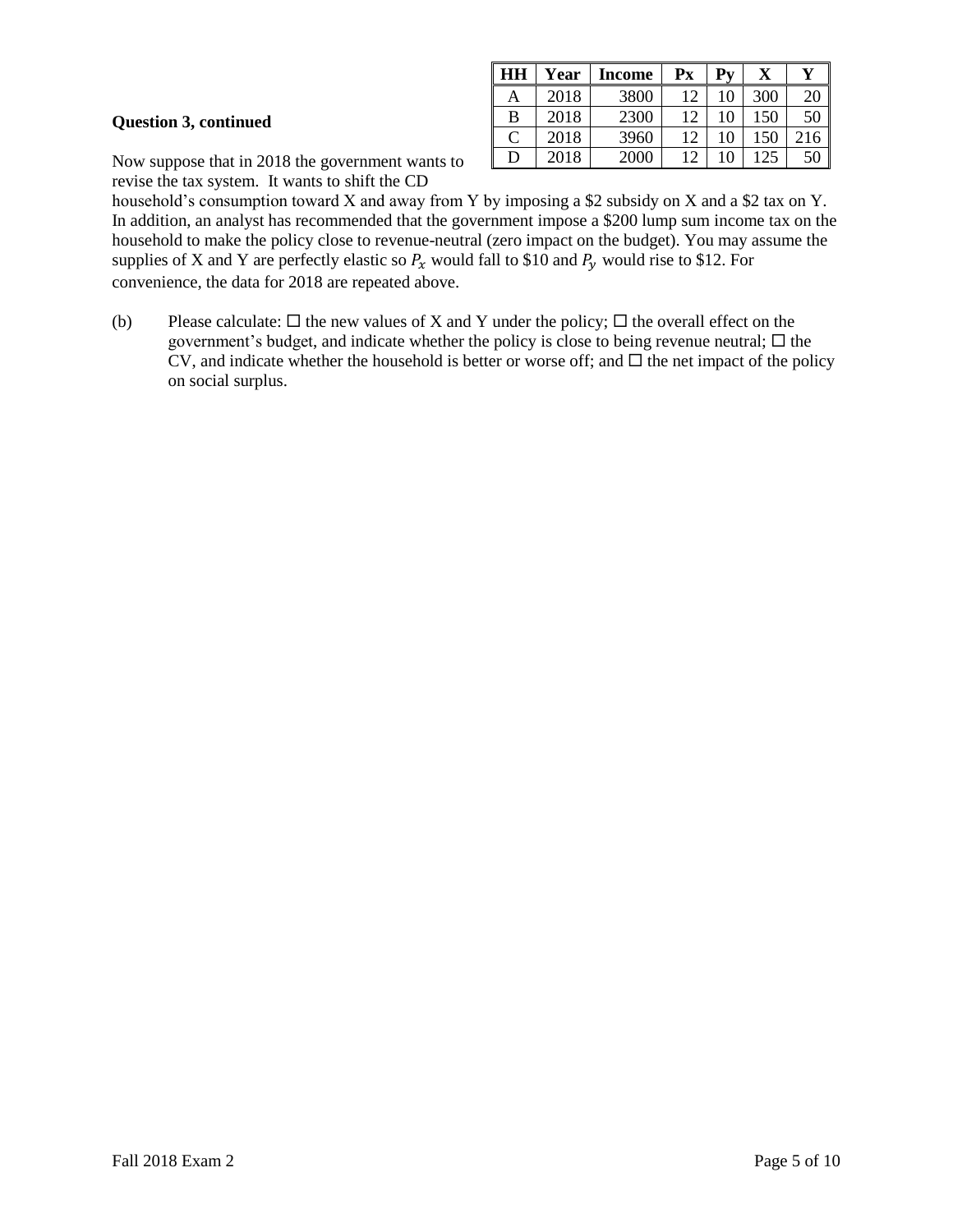| Question 4 (15 points) |  |  |
|------------------------|--|--|
|                        |  |  |

One of the households in the table to the right regards X and Y as perfect complements and always buys  $h$  units of good  $\overrightarrow{X}$  for each unit of good Y. In the remainder of the exam, this will be referred to as the PC household.

| HH           | Year | Income | P <sub>X</sub> | $P_{V}$ | X   | Y   |
|--------------|------|--------|----------------|---------|-----|-----|
|              | 2017 | 4400   | 10             | 12      | 380 | 50  |
| Α            | 2018 | 3800   | 12             | 10      | 300 | 20  |
| B            | 2017 | 1890   | 10             | 12      | 135 | 45  |
|              | 2018 | 2300   | 12             | 10      | 150 | 50  |
| $\mathsf{C}$ | 2017 | 3300   | 10             | 12      | 180 | 125 |
|              | 2018 | 3960   | 12             | 10      | 150 | 216 |
| D            | 2017 | 2400   | 10             | 12      | 180 | 50  |
|              | 2018 | 2000   | 12             | 10      | 125 | 50  |

(a) Please:  $\Box$  *derive* the PC household's demand equations for X and Y in terms of h,  $P_x$ ,  $P_y$  and income  $M$  (be sure to show the steps involved, don't just write down the demand equations); and  $\square$  determine which one of the households in the table has perfect complements preferences and calculate the value of  $h$ .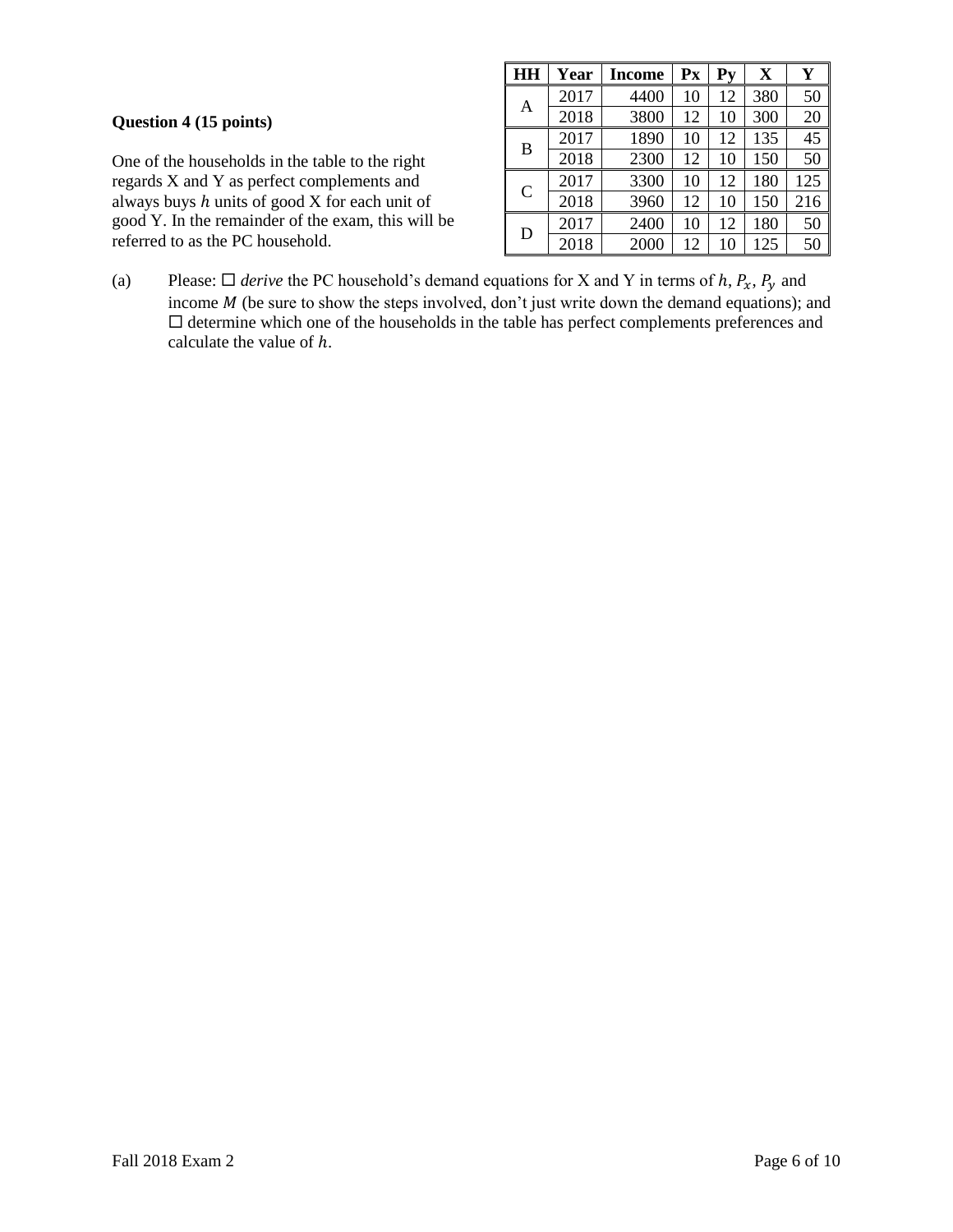#### **Question 4, continued**

| HН | Year | <b>Income</b> | Рx | Pv |     |    |
|----|------|---------------|----|----|-----|----|
| A  | 2018 | 3800          | 12 | 10 | 300 | 20 |
| B  | 2018 | 2300          | 12 | 10 | 150 | 50 |
| C  | 2018 | 3960          | 12 | 10 | 150 |    |
| D  | 2018 | 2000          | 12 |    | .25 | 50 |

Now suppose that in 2018 government imposes a

slight variation on the policy from Question 3: a \$2

subsidy on X and \$2 tax on Y (both the same as before), but imposes a \$242 lump sum income tax on the PC household (slightly more than before).

(b) Please compute:  $\Box$  the PC household's new equilibrium;  $\Box$  the overall effect on the government's budget, and indicate whether the policy is close to being revenue neutral;  $\Box$  the  $CV$ ; and  $\square$  indicate whether the household is better or worse off. Finally, show the new equilibrium in a well-labeled diagram.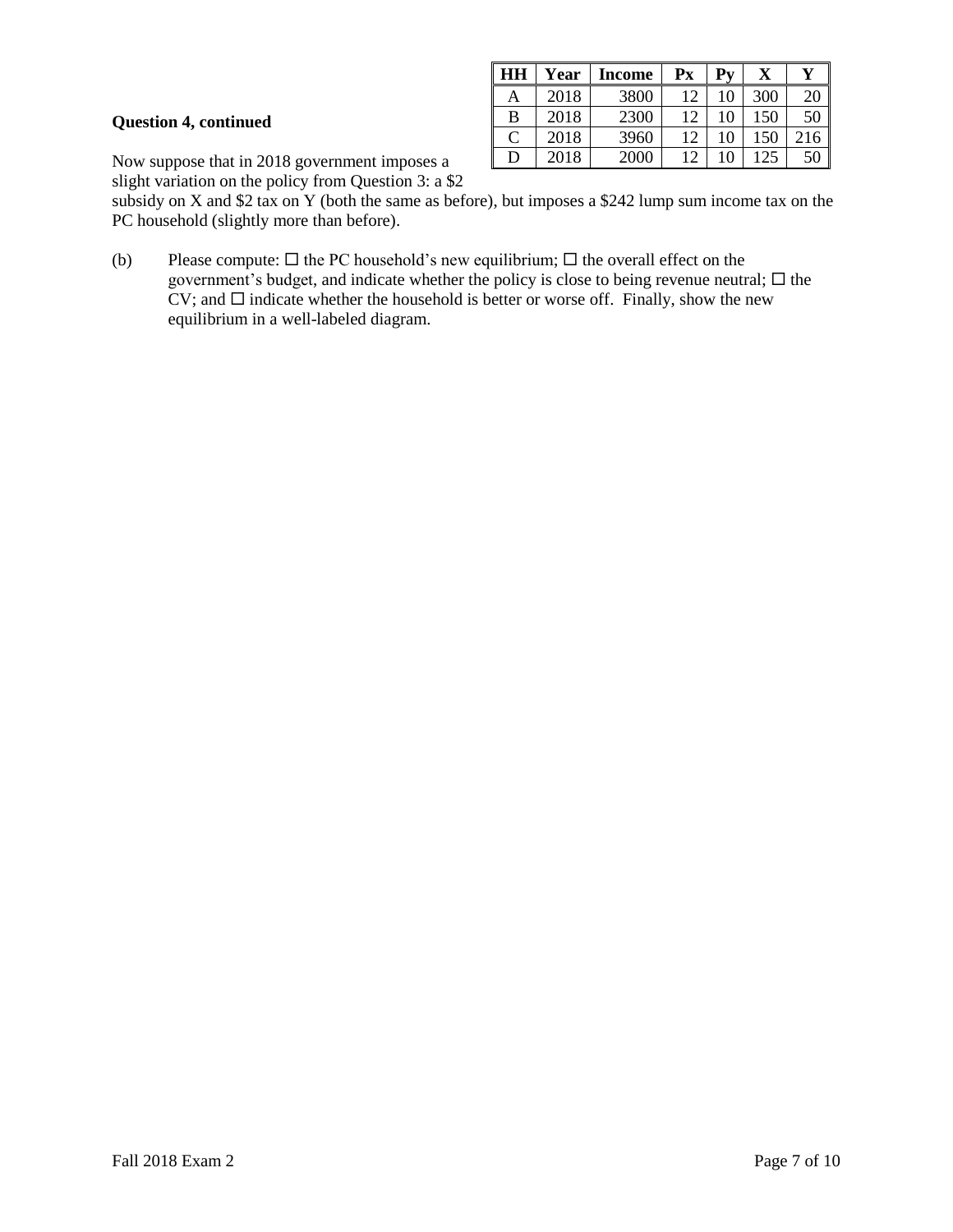#### **Question 5 (15 points)**

A household buys two goods, X and Y, and its preferences can be represented by the utility function shown below (this is a generalization of Cobb-Douglas known as Stone-Geary). Also shown are the household's demand equations and its expenditure function.

| $U = (X - 20)^{0.5} (Y + 20)^{0.5}$                                   | $X = 10 + \frac{0.5M + 10P_y}{\sqrt{10}}$ |
|-----------------------------------------------------------------------|-------------------------------------------|
| $M = 20(P_x - P_y) + 2UP_x^{0.5}P_y^{0.5}$ $Y = -10 + \frac{0.5}{10}$ | $0.5M-10P_x$                              |

Initially,  $P_x = $40$ ,  $P_y = $80$ , and M = \$60,000. The government is considering a policy that would impose a \$16 tax on X. The supply of X is perfectly elastic and its price would rise to  $P_x = $56$ .

(a) Please calculate:  $\Box$  the initial equilibrium before the policy is enacted (both X and Y);  $\Box$  the new value of X with the policy in place (it's OK to skip the new value of Y);  $\Box$  the total government revenue raised by the tax;  $\Box$  the CV for the policy; and  $\Box$  the policy's income and substitution effects for the X good.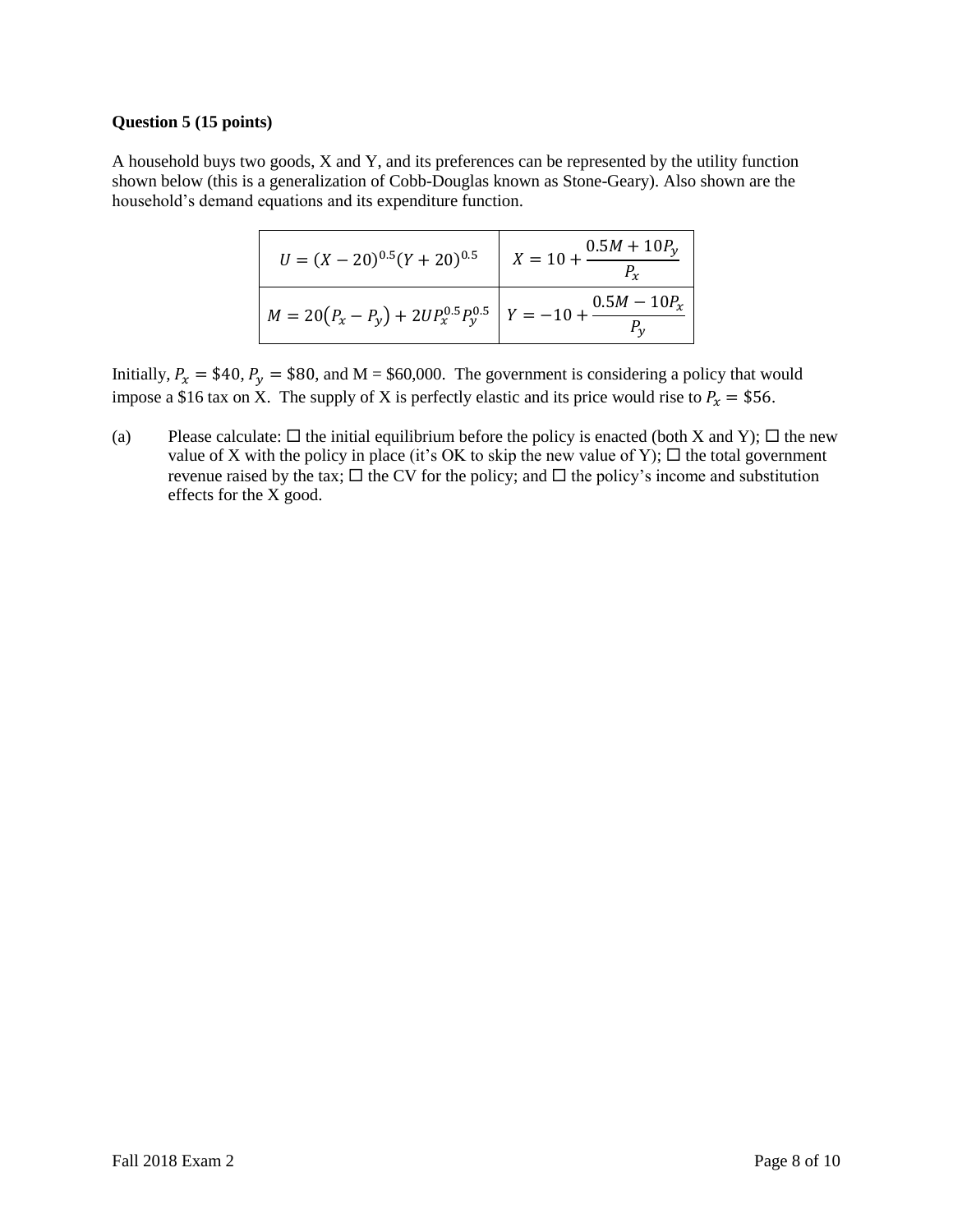# **Question 6 (15 points)**

An individual's preferences about consumption in two periods,  $C_0$  and  $C_1$ , are given by a Cobb-Douglas utility function with the form:  $U = C_0^{0.5} C_1^{0.5}$ . In period 0 her income is \$50,000, and in period 1 it will rise to \$84,000. However, she has an opportunity to enroll in a training program that would cost \$20,000 in period 0 but raise her income in period 1 by \$36,000. She can borrow or save at an interest rate of 20%.

(a) Please determine:  $\Box$  whether or not she should take the training program;  $\Box$  how much she consumes in each period; and  $\Box$  the amount she borrows or saves in period 0. Finally:  $\Box$ illustrate your results with an appropriate diagram showing her intertemporal budget constraint after she decides whether or not to take the training program, an indifference curve, and her equilibrium.